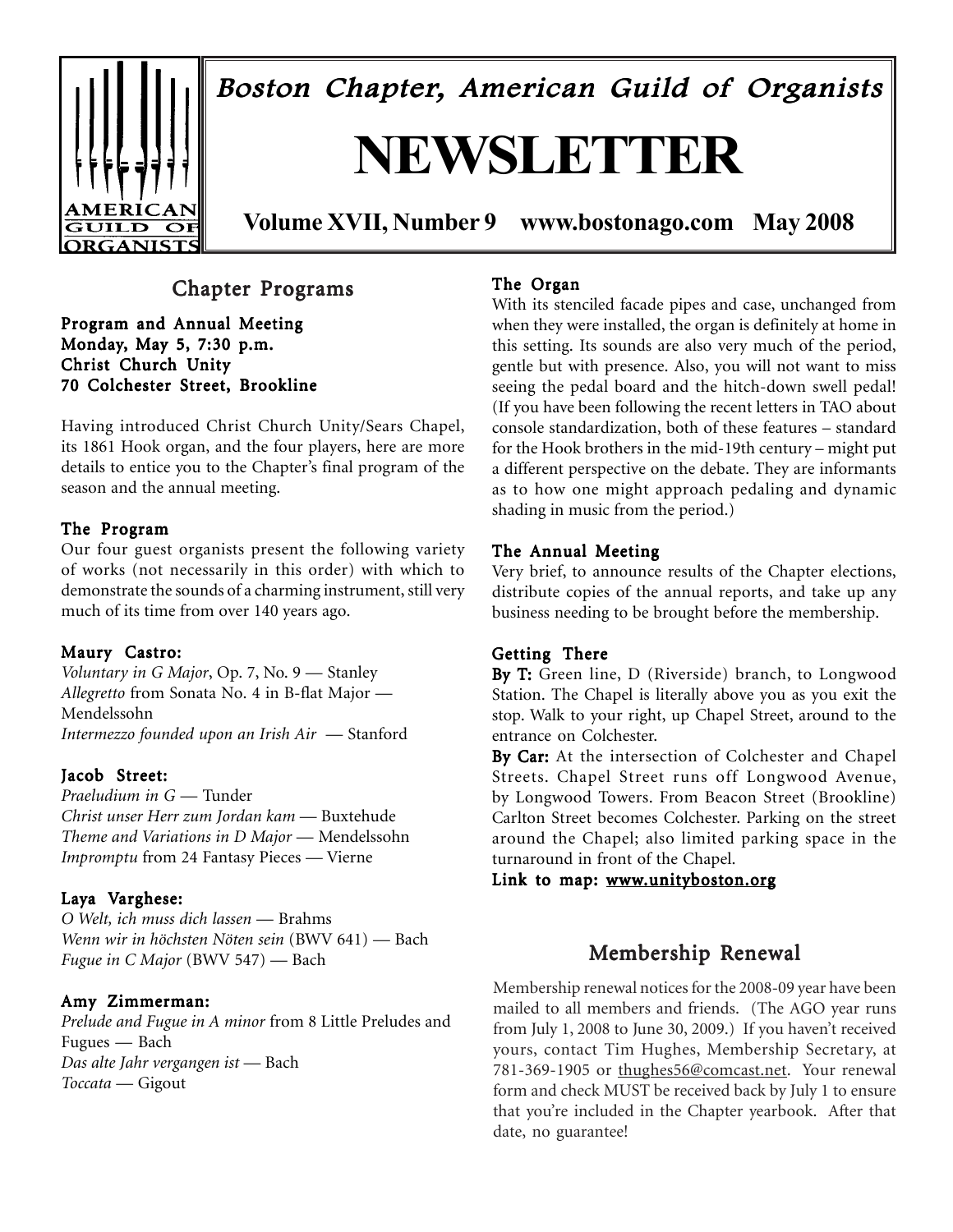### Correction! YOI Recital Date Changed

Due to miscommunication, the date advertised for the YOI recital in Lexington at First Parish Church is not June 27th but one week earlier at Noon on Friday, June 20, 2008. The recital scheduled for Tuesday, July 1, 2008 at 12:15 pm at King's Chapel remains unchanged. Please amend your calendars.

*-- Mary Sue Willie*

### Attention Summer Substitutes!

The next issue of the Newsletter, in June, is the last issue of the church season until September. Organists who wish to be placed on the subsitute list for possible summer work need to get their information to substitute coordinator Joshua Lawton as soon as possible. The June issue will be closing at the end of the first week in May and you may miss an important opportunity to advertise your services.

Conversely, you may wish to remove your name from the substitute list if you are going to be unavailable this summer. You will save yourself and others time by doing so.

Josh can be reached as per the contact information in the masthead column on the right side of the page.

*--The Editor*

### YOI Winner Accepted at Interlochen

Alex Buiel, a three-year student member of the Chapter, will be attending the Interlochen Arts Academy for his high school studies as a pipe organ major beginning this September.

Last year, Alex was a recipient of the Young Organist Initiative scholarship and recital opportunities. While homeschooled, he is a student of Philip Jones and Peter Krasinski and will continue his studies with Tom Bara while at Interlochen.

Alex was recently named Organ Scholar at St. Paul Episcopal Church, Brockton.

### **Executive Committee Meetings** Monday evenings 7-9 pm, King's Chapel Parish House, 64 Beacon St. 2nd floor, Boston. Charles or Park St. MBTA

June 2.

Executive committee meetings are open to all Chapter members.

Newsletter of the Boston Chapter, American Guild of Organists Published 10 times a year, September-June. Distributed to members & associates of the Boston Chapter, AGO.

Mailed at standard mail rates from Boston MA. Boston Chapter/AGO c/o Timothy Hughes, Membership 247 Washington St #24, Winchester MA 01890. Copyright © 2008, Boston Chapter, American Guild of Organists *Boston Chapter, AGO Officers 2007-2008*

| Dean<br>heinrich christensen@yahoo.com 617-983-1990 | Heinrich Christensen                            |
|-----------------------------------------------------|-------------------------------------------------|
| SubDean                                             | Lee Ridgway                                     |
| ridgway@mit.edu                                     | 617-436-1193                                    |
| Treasurer                                           | Kirk Hartung                                    |
| kbhartung@aol.com                                   | 508-820-3340                                    |
| <b>Assistant Treasurer</b>                          | Nancy Granert                                   |
| nancy_granert@harvard.edu                           | 617-479-0682                                    |
| <b>Broadcasts</b>                                   | Martin Steinmetz                                |
| emsteinmetz@verizon.net                             | 781-235-9472                                    |
| Chaplain                                            | Rev. Earl K. Holt III                           |
| ekholt@kings-chapel.org                             | 617-227-2155                                    |
| Competitions                                        | David Baker                                     |
| $d$ gb137@mac.com                                   | 617-367-4260                                    |
| Examinations                                        | Glenn Goda                                      |
| glenngoda1545@aol.com                               | 617-442-7079                                    |
| Library                                             | Joseph Dyer                                     |
| joseph.dyer@umb.edu                                 | 617-527-6403                                    |
| Membership Secretary                                | Timothy Hughes                                  |
| thughes $56@$ comcast.net                           | 781-369-1905                                    |
| Membership Committee                                | Judy Green                                      |
| jlgreen@green-associates.com                        | 617-482-3044                                    |
| Newsletter                                          | Jim Swist                                       |
| swist@comcast.net                                   | 781-643-9733                                    |
| Organ Advisory                                      | Richard Hill                                    |
| smhill42ne@earthlink.net                            | 508-238-6081                                    |
| Placement                                           | Janet Hunt                                      |
| janet.hunt@sjs.edu                                  | 617-746-5433                                    |
| Professional Development                            | Charlene Higbe                                  |
| $\text{cthigbe}(a)$ aol.com                         | 617-497-0610                                    |
| Recording Secretary                                 | Kirsten Johnson                                 |
| jkmnjohn@aol.com                                    | 978-443-3472                                    |
| Registrar<br>dan.mckinley@christchurchhw.org        | Dan McKinley                                    |
| <b>SPAC</b>                                         | 978-412-8174<br>Martin Steinmetz                |
| emsteinmetz@verizon.net                             | 781-235-9472                                    |
| <b>Substitutes</b>                                  | Joshua T. Lawton                                |
| itlawton@mac.com                                    | 617-926-1042                                    |
| YOI<br>cymswillie@comcast.net                       | Mary Sue Willie                                 |
|                                                     | Stephanie Budwey                                |
| subdown@hotmail.com                                 |                                                 |
| Auditors<br>emsteinmetz@verizon.net                 | Martin Steinmetz<br>781-235-9742<br>Craig Smith |
| csmith@groton.org                                   | 781-740-4541                                    |
| Region I Councillor                                 | E Lary Grossman                                 |
| elg@bradvgrossman.com                               | $413 - 247 - 9426$                              |
| District Convener                                   | Frank Corbin                                    |
| fcorbin@assumption.edu                              | 508-767-7508                                    |
| Webmaster                                           | Mark Nelson                                     |
| marknelson@cbfisk.com                               | 978-283-1909                                    |
| <i>Executive Committee</i>                          |                                                 |
| $dd$ Dookham                                        | $m \wedge t$                                    |

*Todd Beckham, Janet Hunt, Patrick Kabanda, Lois Regestein, Judy Green, Michael Smith, Mary Beekman, Richard Benefield, Stephanie Budwey, Cheryl Duerr, Douglas Major, Andrew Shenton*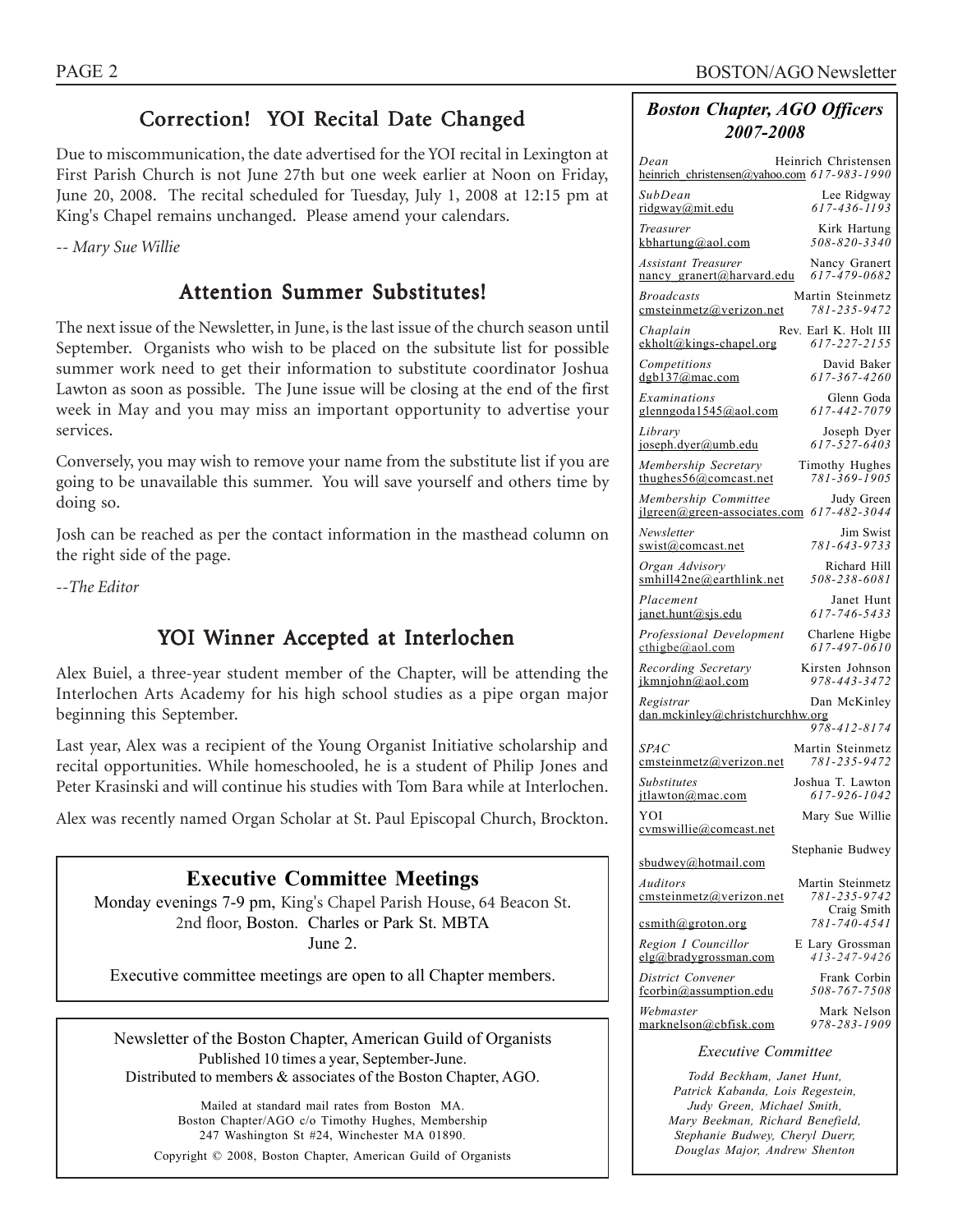### **BOSTON/AGO CONCERT CALENDAR**

#### Thursday, May 1

#### 4:00 pm

Jacob Street, organ: Bach, Reger, Buxtehude, Vierne, Mendelssohn. St John's Memorial Chapel, Episcopal Divinity School, 99 Brattle St, Cambridge. 617-682-1506 Free

#### Friday, May 2 12:15 pm

Patrick Kabanda, organ. Trinity Church, Copley Sq, Boston. 617-536-0944 x389 Don. \$5 | A

#### 7:30 pm

Brian Jones, organ. Celebrating 250th Anniversary. First Religious Society, Carlisle MA.

#### Saturday, May 3

#### 9:30 am

Workshop "Global Music in Worship: Cross Cultural Worship for the 21st Century" with C Michael Hawn, Prof of Sacred Music. Episcopal Divinity School, 99 Brattle St, Cambridge. 617-682-1506 \$60/\$50 3+ from same church/\$40 student

#### 7:30 pm

Choirs of Memorial Church & First Baptist, Worcester; Sudbury Chamber Orchestra (M Ness, *cond*; W Ness, *org*): Mendelssohn *St Paul*. Memorial Congregational Church, UCC, 26 Concord Rd, Sudbury MA. 978-443-3885 \$10/5

#### 8:00 pm

American Festival of Microtonal Music (Reinhard, *dir*): MicroFest 2008. Cathedral Church of St Paul, 138 Tremont St, Boston. 617-548-3974 \$15/10

#### Sunday, May 4 3:00 pm

Spring Festival Choir; Unity Church Handbells; Richard Hill, organ; Susan Maffa, soprano: St Anthony's Church, 1359 Acushnet Ave, New Bedford MA. Donation

#### 3:00 pm

Mendelssohn *St Paul*. *See Saturday, May 3 at 7:30 pm.* First Baptist Church, 111 Park Ave, Worcester MA. 508-755-6143 x227 Free

#### 4:00 pm

Coro Stella Maris (LeClair, *dir*): "Ahead of Their Time - Renaissance Chromatics" Annisquam Village Church, 820 Washington St, Gloucester MA. 978-283-6416 \$15/10

#### 4:00 pm

Hector Olivera, organ. Central Baptist Church, 2 Union Sq, Norwich CT 860-889-8313 Free

#### 7:30 pm

Brian Jones, organ. Church Anniversary Series. St Paul's Episcopal Church, Dedham MA.

#### 8:00 pm

American Festival of Microtonal Music (Reinhard, *dir*): Reinhard *Odysseus (*microtonal theatrical opera)*;* Michael L Vick *Kierancely;* Alois Hàba *Hubda;* premiere of Victor Ekimovsky *Balletto.* Cathedral Church of St Paul, 138 Tremont St, Boston. 617-548-3974 \$15/10

#### Monday, May 5

7:30 pm

Boston AGO Program & Annual Meeting. *See page 1.*

### Tuesday, May 6

12:15 pm

Yael Handelman, soprano; Steve Lin, guitar: Dowland, Morley, others. King's Chapel, 58 Tremont St, Boston. 617-227-2155 Donation \$3 因

## Friday, May 9

12:15 pm

Ross Wood, organ. Trinity Church, Copley Sq, Boston. 617-536-0944 x389 Don. \$5

#### 7:30 pm

Renaissonics & Friends (Tyson, *dir*); Ken Pierce, dancer/historian: Teaching dances from the 15th,

16th & 17th centuries. Refreshments. No partner required. Jewett Hall, First Church Cong, 11 Garden St, Cambridge. 617-661-3353 \$8

#### 7:30 pm

Fretless Voices, Mudville Madrigal Singers, Peking & the Mystics: 3rd Annual *Only a Cappella.* St Andrew's Episcopal Church, 79 Denton Rd, Wellesley MA. 781-235-7310 \$20/10/5

#### 8:00 pm

*Ludi Musici Revisited:* Michael Collver, countertenor & cornetto; El Dorado Ensemble: Schütz, Scheidt, Schein, H. Bach, Hammerschmidt, Rosenmueller. Lindsay Chapel, First Church Congregational, Mason & Garden Sts, Cambridge. 617-776-0692 \$22/17

#### 8:00 pm

Boston Boy Choir. *See back page.*

#### Saturday, May 10 9:30 am

Recorders/Early Music MetroWest Playing Meeting: Coaches' favorites. Trinity Episcopal Church, 81 Elm St, Concord MA. 978-264-0584 Instruments \$10

#### 7:00 pm

Choirs of Unity Church; Wayne Potash, Celeste Howe & Bob Champage-Willis, vocalists; Josh Wise & Rachel Wakefield, vocalists; Dixie Diehards. Unity Church, 13 Main St, North Easton MA. \$8 for "Womansplace" shelter

#### 8:00 pm

Convivium Musicum (Barrett, *dir*): Two Weddings & a Treaty - Renaissance occasional music. First Church Congregational, 11 Garden St, Cambridge. 617-773-6913 \$15/8

#### Sunday, May 11 3:00 pm

*Ludi Musici Revisited. See Friday, May 9 at 8:00 pm.* Somerville Museum, One Westwood Rd, Somerville MA. 617-666-9810 \$17/12

#### 3:00 pm

Masterworks Chorale (Karidoyanes, *cond*); Andrew Garland, baritone: "Brides and Lovers": Vaughan Williams *In Windsor Forest, Fantasia on "Greensleeves", Epiththalamion* (a wedding cantata). Sanders Theatre, Harvard Univ. 781-235-6210 \$42, \$30, \$20

#### 4:00 pm

James Busby & Brian Jones, organ: Restored E & GG Hook Op. 307. Christ Church Unity, Sears Chapel, 70 Colchester St, Brookline MA. 617-232-4548 Free

#### 5:00 pm

Rosalind Mohnsen, organ. St Michael's Episcopal Church, Marblehead MA. 781-631-0657

#### Tuesday, May 13 12:15 pm

Concordia Consort (Beardslee, *dir*): Elizabethan Delights. King's Chapel, 58 Tremont St, Boston. 617-227-2155 Donation \$3 因

#### 8:00 pm

Christa Rakich, organ; Balint Karosi, clarinet. *See ad page 5.*

#### Friday, May 16 12:15 pm

Elaine Dykstra, organ. Trinity Church, Copley Sq, Boston. 617-536-0944 x389 Don. \$5  $\boxed{6}$ 

#### 8:00 pm

Church of the Holy Spirit Choir (D Ryan, *org/dir*); Kyle Ferrill, baritone: Vaughan Williams, Rutter, Rheinberger; Spirituals. Reception. Church of the Holy Spirit, 169 Rice Rd, Wayland MA. 508-358-7397 Donation \$15

#### Saturday, May 17 8:00 pm

Newburyport Choral Society (Weale, *cond*): Spring Concert: Britten, Vaughn Williams, Barber. Newburyport High School, 241 High St, Newburyport MA. 978-462-0650 \$20/18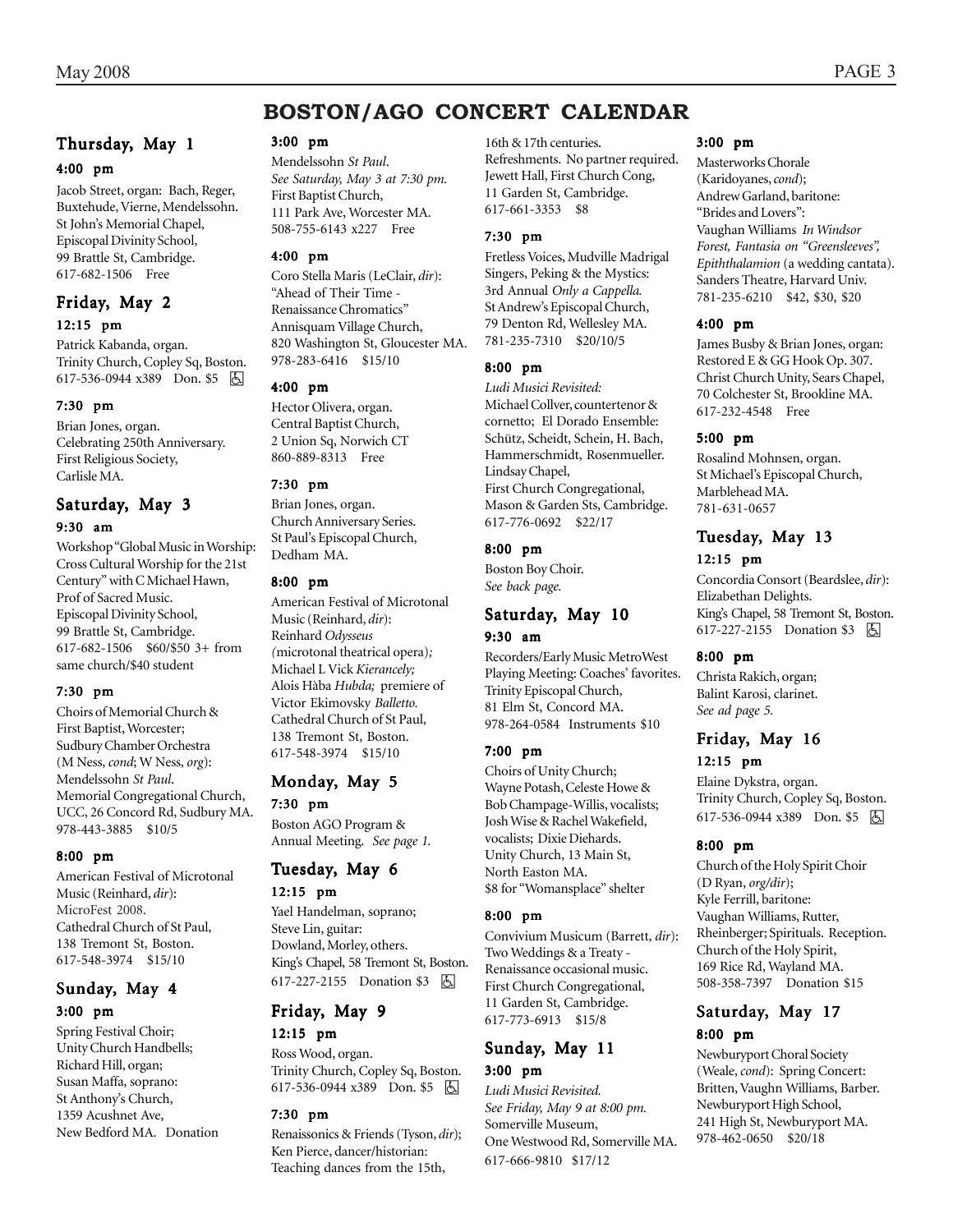#### 8:00 pm

Convivium Musicum (Barrett, *dir*): "Two Weddings & a Treaty - Renaissance occasional music" Trinity Lutheran, 73 Lancaster St, Worcester MA. 617-773-6913 \$15/8

#### 8:00 pm

Coro Stella Maris (LeClair, *dir*): Renaissance Devotional Classics: Palestrina, Byrd, Guerrero. St John's Episcopal Church, 48 Middle St, Gloucester MA. 617-625-1857 \$15/10

#### Sunday, May 18 2:30 pm

Newburyport Choral Society *See Saturday, May 17 at 8:00 pm.*

#### 4:00 pm

Coro Stella Maris. *See Saturday, May 17 at 8:00 pm.*

#### 4:00 pm

Thomas Saterlee, organ: Bach, Lübeck, Mozart, Franck, others. Music at Mission, 1545 Tremont St, Boston. 617-445-2600 Donation h

#### 4:00 pm

Peter Sykes, organ: Meetinghouse Organ Series. The Dover Church, Dover MA. 508-785-0957 Donation \$10 因

#### 7:00 pm

Convivium Musicum (Barrett, *dir*): Two Weddings & a Treaty - Renaissance occasional music. St Paul's, 15 St Paul St, Brookline MA. 617-773-6913 \$15/8

#### 8:30 pm

Parish Choir (M Nelson, *dir*): Compline by Candlelight: Baynon. St John's Episcopal Church, 48 Middle St, Gloucester MA. 978-283-1708 Free 固

#### Tuesday, May 20 10:30 am

Meet the King of Instruments youth concert. Merrill Auditorium at City Hall, 389 Congress St, Portland ME. 207-775-2126 Donation \$12, under 21 Free <a>

#### 12:15 pm

Heather Holland, mezzo-soprano; Heinrich Christensen, organ: Spirituals. King's Chapel, 58 Tremont St, Boston. 617-227-2155 Donation \$3 | A

#### Friday, May 23

#### 12:15 pm

Douglas Beck, organ. Trinity Church, Copley Sq, Boston. 617-536-0944 x389 Don. \$5 因

#### 3:00 pm

Memorial Concert in memory of Prof J Michael Harrison. Ellen Hinkle, flute; Betsy Hinkle, violin; Charles Callahan, organ: Bach, Telemann, Reger, Dupré, Titcomb, Beach, Callahan. Marsh Chapel, Boston University, 735 Comm Ave, Boston. Free

### Sunday, May 25

#### 5:00 pm

Trinity Haverhill Choir (Rice, *org/dir*): Choral Evensong. Trinity Episcopal Church, 26 White St, Haverhill MA. 978-372-4244 Free 因

### Tuesday, May 27

#### 12:15 pm

Dale Henderson, cello: Bach Suite. King's Chapel, 58 Tremont St, Boston. 617-227-2155 Donation \$3 因

#### Wednesday, May 28 12:15 pm

Richard Hill, organ: "The Symphonic Organ" Unity Church, 13 Main St, North Easton MA. Donation for church restoration

#### 8:00 pm

Jacques Boucher, organ; Anne Robert, violin: Bach, Walcha, Rheinberger, Schroeder, Burge, Vitali. Methuen Memorial Music Hall, 192 Broadway, Methuen MA. 978-685-0693 \$10/5

#### Friday, May 30 12:15 pm

Brenda Portman, organ. Trinity Church, Copley Sq, Boston. 617-536-0944 x389 Don. \$5 | A

#### Sunday, June 1 2:30 pm

Chris Elliott, theatre organ. Shanklin Music Hall, Groton MA. www.EMCATOS.com \$20 Under 16 Free with adult Advance sale \$20, 10+ \$18

#### Wednesday, June 4 8:00 pm

Christa Rakich, organ; Wendy Rolfe, flute: Bach, Fanny Mendelssohn, Strayhorn, Franck, Woodman, Chaminade. Methuen Memorial Music Hall, 192 Broadway, Methuen MA. 978-685-0693 \$10/5

#### Friday, June 6 12:15 pm

Michael Murray, organ. Trinity Church, Copley Sq, Boston. 617-536-0944 x389 Don. \$5 因

#### 8:00 pm

Newport Baroque Orchestra; Robert Mealy, violin: Vivaldi *Four Seasons.* Mary Therese Royal de Martinez, soprano: 17th century Italian arias. Emmanuel Church, 42 Dearborn St, Newport RI. 401-621-6123 \$25/\$35 pref. **b** 

#### Saturday, June 7 8:00 pm

Newport Baroque Orchestra. *See Friday, June 6 at 8:00 pm.*

#### Sunday, June 8 1:00 pm

Rodger Vine, piano: Bach, Rachmaninoff, Gershwin, Rodgers; Boston premieres by Marc-Andre Hamelin & Stephen Hough. Reception follows. Arlington Street Church, Hunnewell Chapel, Boston. 617-536-7050 Donation **A** 

#### 4:00 pm

Jacob Street, organ: Bach, Buxtehude, Mendelssohn, Vierne, Reger. Trinity Episcopal Church, 26 White St, Haverhill MA. 978-372-4244 Free 因

#### Wednesday, June 11 8:00 pm

Mark Dwyer, organ: Mendelssohn, Franck, Bach, Mulet, Vierne. Methuen Memorial Music Hall, 192 Broadway, Methuen MA. 978-685-0693 \$10/5

#### Wednesday, June 18 8:00 pm

Renée Anne Louprette, organ: Bach, Titelouze, Couperin, Isoir, Franck, Dupré, Messiaen, Tournemire. Methuen Memorial Music Hall, 192 Broadway, Methuen MA. 978-685-0693 \$10/5

#### **NEXT DEADLINE:**

#### **May 5 for Summer, 2008 Issue**

Please send all notices, news, and articles to:

Jim Swist, 34 Jason Street #2 Arlington MA 02476 Send via e-mail to swist@comcast.net (inline text or WORD .doc file attachment)

. Calendar notices must be submitted either by e-mail or IN WRITING (please no phone calls). Include: day, date, time, brief description of program, location, address, phone number, price (or donation/free), and whether handicap-accessible.

Listings for each month are due by the first Friday of the prior month. We will include all listings for the month of issue plus as many for the following month as space allows.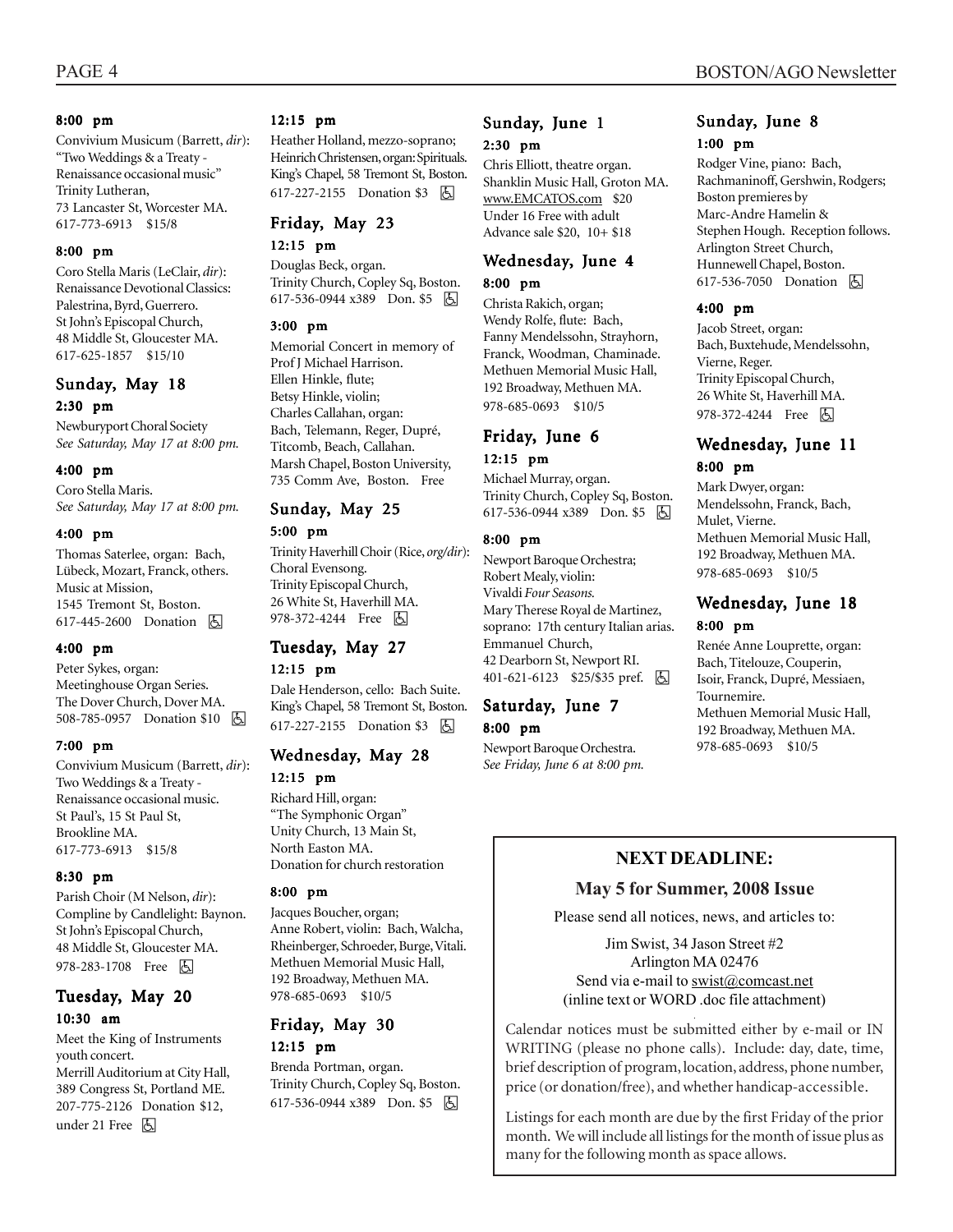### New Bach Recording

Chapter member Christa Rakich has recorded the six Trio Sonatas of J.S. Bach, using organs by Fisk, Richards-Fowkes, Brombaugh, Fritts, Taylor-Boody, and Greg Harrold, as well as instrumental ensembles with Alice Robbins, gamba/cello, Dana Maiben, baroque violin, and Wendy Rolfe, traverso. CDs are available at a \$5 discount at www.bachtrios.com.

### Memorial Concert for J. Michael Harrison

There will be a memorial concert in memory of former Chapter member Professor J. Michael Harrison (1915-2007) at Marsh Chapel, Boston University, on Friday, May 23 at 3:00 p.m.

Michael Harrison, born in England, studied at Boston Latin School, Stonyhurst College, Lancashire, and University College, London. He was Emeritus Professor, College of Arts and Sciences, Boston University, having begun his association with the University in 1947.

His scientific research career was wide-ranging, and involved much work on the study of hearing. His work in this area was carried out using behavorial, anatomical and physiological laboratory techniques to explore ways in which sounds influence the behavior of primates and other mammalian species.

Beginning also in 1947, he was assistant to his father, G. Donald Harrison, at the Aeolian-Skinner Organ Co. for two years. During this time he collected and rationalized the compound pipe scalings developed over the previous 20 years by his father, which make the uniquely "Harrison" sound of Aeolian-Skinner organs, and initiated the research and development of early electronic 32' pedal stops which were used by the company.

Please see the Calendar for further information on the concert.





CEU's available

**or contact: Bonnie Pomfret, CMVT at 508-252-4830** Graduate credit and **or Jay Lane, CMVT at 978-897-5372**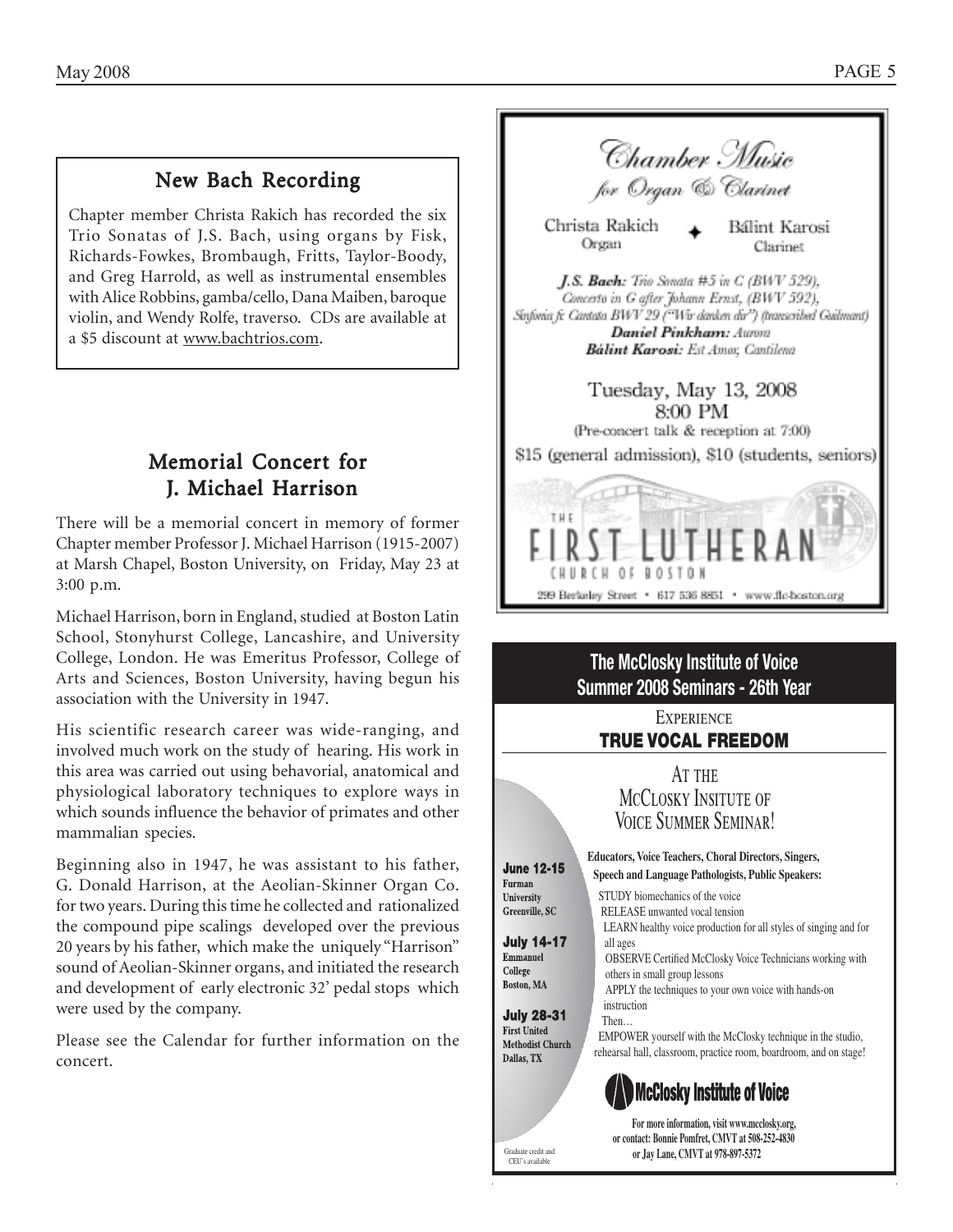### AGO Boston Chapter Substitute List

| Name                                             | Phone                                    | E-mail                                             | From/                                                     | Denoms.                  | Available            | Available       |
|--------------------------------------------------|------------------------------------------|----------------------------------------------------|-----------------------------------------------------------|--------------------------|----------------------|-----------------|
|                                                  |                                          |                                                    | Driving radius                                            | Comfortable              | Sundays?             | as Interim?     |
|                                                  |                                          |                                                    |                                                           | with                     |                      |                 |
| ALCOMBRIGHT, Matthew<br><b>ARMSTRONG, Susan</b>  | 413.652.1348<br>603.428.3074             | matt.alcombright@gmail.com<br>etitcomb@conknet.com | Boston+30 mi.<br>NH                                       | RC<br><b>ALL</b>         | p.m. only<br>Yes     | Yes             |
| <b>BERMANI</b> . Eric                            | 508.876.9911                             | StCatherinemusic@aol.com                           | New England                                               | <b>ALL</b>               | p.m. only            |                 |
| BROMS, Edward A.                                 | 617.548.3974                             | ebroms@diomass.org                                 | New England                                               | <b>ALL</b>               | No                   | No              |
| BROWN, Anthony                                   | 617.921.2103                             | anthonysbrown@gmail.com                            | Boston metro area                                         | RC                       | Yes                  | Yes             |
| <b>BROWN</b> , Deborah                           | 978.475.6494                             | browndeb10@comcast.net                             | Andover+15 mi.                                            | P, RC                    | No                   | No              |
| <b>BURMEISTER, Frances</b>                       | 978.372.0606                             | fburmeister@hotmail.com                            | Boston & north (NH)                                       | <b>ALL</b>               | No                   | Yes             |
| CARSON, Laurence                                 | $(h)$ 617.451.0822                       | laurence.carson2@verizon.net                       | <b>Boston</b>                                             | <b>ALL</b>               | No                   |                 |
|                                                  | (w)781.235.0034                          |                                                    |                                                           |                          |                      |                 |
| CARUSO, Jessica                                  | 508.881.6032                             | jess caruso@yahoo.com                              | Boston & western suburbs                                  | ALL but RC               | Yes                  | No              |
| CATANESYE, William                               | 781.858.5087                             | wcatanesye@aol.com                                 | Boston+35 mi.                                             | RC, E                    | After 11 a.m.        |                 |
| CHADWICK, Judith                                 | 617.713.0193<br>508.676.8483             |                                                    | Brookline<br>Boston & south                               | P, E<br><b>ALL</b>       | Yes<br>No            | Yes (org. only) |
| CIENNIWA, Paul<br>COOMAN, Carson                 | 617.285.2577                             | paul@fscboston.org<br>carson@carsoncooman.com      | Cambridge/Boston                                          | <b>ALL</b>               | Yes                  | No<br>Yes       |
| COVELL, Wendy                                    | 617.731.3726                             | wendycove@verizon.net                              | <b>MBTA</b> from Boston                                   | <b>ALL</b>               | No                   | No              |
| DUERR, Cheryl                                    | 781.860.8893                             | clduerr@verizon.net                                | Greater Boston                                            | <b>ALL</b>               | Yes                  | Yes             |
| DUGAS, Neil                                      | 617.661.2061                             | n-dugas@comcast.net                                | Boston+40 mi.                                             | <b>ALL</b>               | Yes                  | No              |
| FANTASIA, Philip                                 | 508.359.4634                             | pmfantasia@mindspring.com                          | Medfield                                                  | <b>ALL</b>               | Yes                  |                 |
| FLUMMERFELT, Jane                                | (w)781.862.4220                          | j.flummerfelt@comcast.net                          | Greater Boston                                            | <b>ALL</b>               | No                   | No              |
|                                                  | (h) 781.734.0327                         |                                                    |                                                           |                          |                      |                 |
| FLYYN, Greg                                      | 617.730.9377                             | leeflynn38@yahoo.com                               | Boston                                                    | <b>ALL</b>               | Yes                  | Yes             |
| FUNG, Teresa                                     | 781.575.0408                             | fung@simmons.edu                                   | Canton                                                    | ALL                      | Yes                  | Yes             |
| <b>GABLER, Rose Mary</b>                         | 781.862.6322                             | rmgabler@aol.com                                   | Lexington                                                 | RC                       | Yes                  |                 |
| GALIE, Kevin                                     | 617.427.2342                             | KevinJNGalie@gmail.com                             | Eastern MA                                                | <b>ALL</b>               | Yes                  | Yes             |
| GODA, Glenn                                      | (h)617.442.7079                          | glenngoda1545@aol.com                              | Roxbury                                                   | $\overline{\text{ALL}}$  | No                   |                 |
|                                                  | $(w)$ 617.445.2600                       |                                                    |                                                           |                          |                      |                 |
| GRUNDEEN, Paulette                               | (h)978.623.7031                          | grundeen@mathbox.com                               | Andover                                                   | <b>ALL</b>               | Yes                  | Yes             |
| GUSTAFSON, Karin J.                              | (m)978.790.1878<br>508.879.7262          | karinj.gustafson@worldnet.att.net                  | W&S of Boston                                             | P, E, L                  | Yes                  |                 |
| GUZASKY, G. Fredrick                             | 781.420.6880                             | fredboston@msn.com                                 | Boston $+50$ mi.                                          | <b>ALL</b>               | Yes                  | Yes             |
| HENRY, Colleen                                   | 781.646.4939                             | cbhkeys@rcn.com                                    | Boston $+25$ mi.                                          | <b>ALL</b>               | Yes                  |                 |
| HOWARD, Suzannah                                 | 617.792.4247                             |                                                    | <b>Boston</b>                                             |                          | Yes                  |                 |
| HUMPHREVILLE, Robert                             | 617.864.0800                             | r.hump@verizon.net                                 | Cambridge                                                 | <b>ALL</b>               | Yes                  |                 |
| JAMES, Stephen                                   | 508.620.1626                             | sdjames77@alumni.amherst.edu                       | Framingham                                                | <b>ALL</b>               | July 1-Sept. 7       |                 |
| JOHNSON, Robert                                  | 508.226.8991                             | bobjohnson22@comcast.net                           | Attleboro                                                 | <b>ALL</b>               | Yes                  |                 |
| KELTON, R. Harrison                              | 617.964.3413                             | rhkelton@verizon.net                               | Boston                                                    | <b>ALL</b>               | Yes                  |                 |
| KIM, Yoo-Kyung                                   | 781.223.4411                             | ykimlc@yahoo.com                                   | Lexington                                                 | <b>ALL</b>               | Yes                  | Possible        |
| KWOK, Esther                                     | 781.986.0263                             | ewkwok@aol.com                                     |                                                           | <b>ALL</b>               | No                   |                 |
| LAMOUREUX, Daniel                                | 617.232.1345                             | dlamour@comcast.net                                | Brookline + 50 mi.                                        | <b>ALL</b>               | No                   | No              |
| LAWTON, Carole                                   | 781.641.3012                             | czlawton@yahoo.com                                 | Boston 20 mi. rad                                         | P,RC                     | Yes                  | Yes             |
| LINKE, Reena                                     | 281.770.8361                             | Reena.M.L@gmail.com                                | $w/in 45$ minutes of Boston                               | <b>ALL</b>               | No                   | Yes             |
| LOUD, Miranda                                    | 617.926.2355                             | mirandaloud@yahoo.com                              | Watertown                                                 |                          |                      |                 |
| LOVELL, Russ                                     | 978.433.2621<br>(m)978.877.3924          | russ1948@juno.com                                  | Pepperell                                                 | <b>ALL</b>               | Yes                  |                 |
| LUEFT, Lorraine                                  | 617.489.1178                             | LorraineL2@peoplepc.com                            | Boston $+45$ mi.                                          | <b>ALL</b>               | Yes                  | Yes             |
| LYNCH, Colin                                     | 603.219.0264                             | clynch@sps.edu                                     | Boston $+60$ mi.                                          | E, RC                    | Yes                  | Yes             |
| MARGETSON, Eunice                                | 781.483.6142                             |                                                    | Medford                                                   |                          | Yes                  |                 |
| NOBLE, Robert                                    | 781.648.5618                             | robert.noble@pioneerinvest.com                     | Arlington                                                 | <b>ALL</b>               | Yes                  |                 |
| OLBASH, Michael J.<br>OWEN, Barbara              | 617.275.8129<br>978.465.2068             | olbash@post.harvard.edu<br>owenbar@juno.com        | Boston/RI<br>Greater Boston and points<br>north preferred | <b>ALL</b><br><b>ALL</b> | After 11.00 am<br>No | Yes             |
| PAGETT, John                                     | 603.578.0262                             | johnpagett@verizon.net                             | Northern Mass./Southern NH                                | <b>ALL</b>               | Yes                  | Yes             |
| PATCHEL, Steven                                  | 617.697.5123                             | SteveP7@aol.com                                    | Boston                                                    | <b>ALL</b>               | No                   |                 |
| REGESTEIN, Lois                                  | 617.739.1340                             | $lois.r(a)$ att.net                                | <b>Mission Hill</b>                                       | <b>ALL</b>               | No                   |                 |
| REMEK, Philip                                    | $(h)$ 617.934.5469<br>$(c)$ 305.342.4929 | p remek@yahoo.com                                  | New England                                               | <b>ALL</b>               | Yes                  | Yes             |
| RICE, Joyce Painter                              | 978.465.1901                             | Joyceorganist@aol.com                              | Boston, North; NH, ME                                     | <b>ALL</b>               | Yes                  | No              |
| RUPERT, Mary Jane                                | 617.864.2271                             | $m$ jrupert@gis.net                                | Cambridge                                                 | <b>ALL</b>               | Yes                  |                 |
| SANTINI, Brandon                                 | 781.331.0930                             |                                                    | Weymouth                                                  | ALL (pref RC)            | Yes                  |                 |
| SATERLEE, Thomas                                 | 617.787.7874                             | saterleet@yahoo.com                                | Boston $+50$ mi.                                          | <b>ALL</b>               | Yes                  | Yes             |
| SCHEIBERT JEROLD,                                | $(h)$ 617.739.1751                       | bvjerold@aol.com                                   | <b>Boston</b>                                             | <b>ALL</b>               | Yes                  |                 |
| Beverly                                          | $(m)$ 617.240.2815                       |                                                    |                                                           |                          |                      |                 |
| SHAUD, Dan                                       | (h)617.924.1067<br>(c)857.636.8844       | danshaud@gmail.com                                 | Watertown                                                 |                          | Yes                  |                 |
| SHENTON, Andrew                                  | 617.327.4604                             | shenton@bu.edu                                     | Boston                                                    | <b>ALL</b>               | No                   |                 |
| SMITH, Jeffrey H.                                | (h)781.224.1767                          | jeffreyhsmith@hotmail.com                          | Wakefield                                                 | ALL                      | Yes                  |                 |
| SMITH, Michael Wayne                             | $(w)$ 617.735.9953<br>$(m)$ 203.645.9227 | mwsmith@groton.org                                 | Groton                                                    | <b>ALL</b>               | Yes                  |                 |
|                                                  | (w)978.448.7365                          |                                                    |                                                           |                          |                      |                 |
| TEMPLE, Candace                                  | 781.275.0506                             | candacewt@aol.com                                  | Bedford                                                   | E, P                     | Yes                  |                 |
| TOEPPNER, Lois Z.                                | $(h)$ 508.366.0509                       | toeppner4@charter.net                              | Sudbury/                                                  | <b>ALL</b>               | No                   |                 |
|                                                  | (m)978.376.4036                          |                                                    | Westborough                                               |                          |                      |                 |
| TURBESSI, Joe                                    | 231.343.5943                             | joseph.turbessi@gmail.com                          | <b>MBTA</b> from Boston                                   | <b>ALL</b>               | Yes                  | Yes             |
| VARGHESE, Laya M.<br><b>WARNER</b> , Sally Slade | 908.420.1531<br>(h)978.475.2599          | LayaMVarghese@gmail.com                            | <b>MBTA</b> from Boston                                   | <b>ALL</b>               | Yes                  | Yes             |
|                                                  | (w)978.749.4264<br>(fx)978.749.4265      | sswarner@andover.edu                               |                                                           | ALL                      | Yes                  |                 |
| WITTE, Douglas                                   | 617.242.0589                             | dnwitte@hotmail.com                                | <b>MBTA</b>                                               | E, P                     | No                   | No              |

Further assistance, if needed, is available from the Boston chapter's substitute list coordinator. Joshua T. Lawton  $(545 \text{ Mt}$ . Auburn Street #2, Watertown, MA 02472, 617.926.1042, itlawton@mac.com)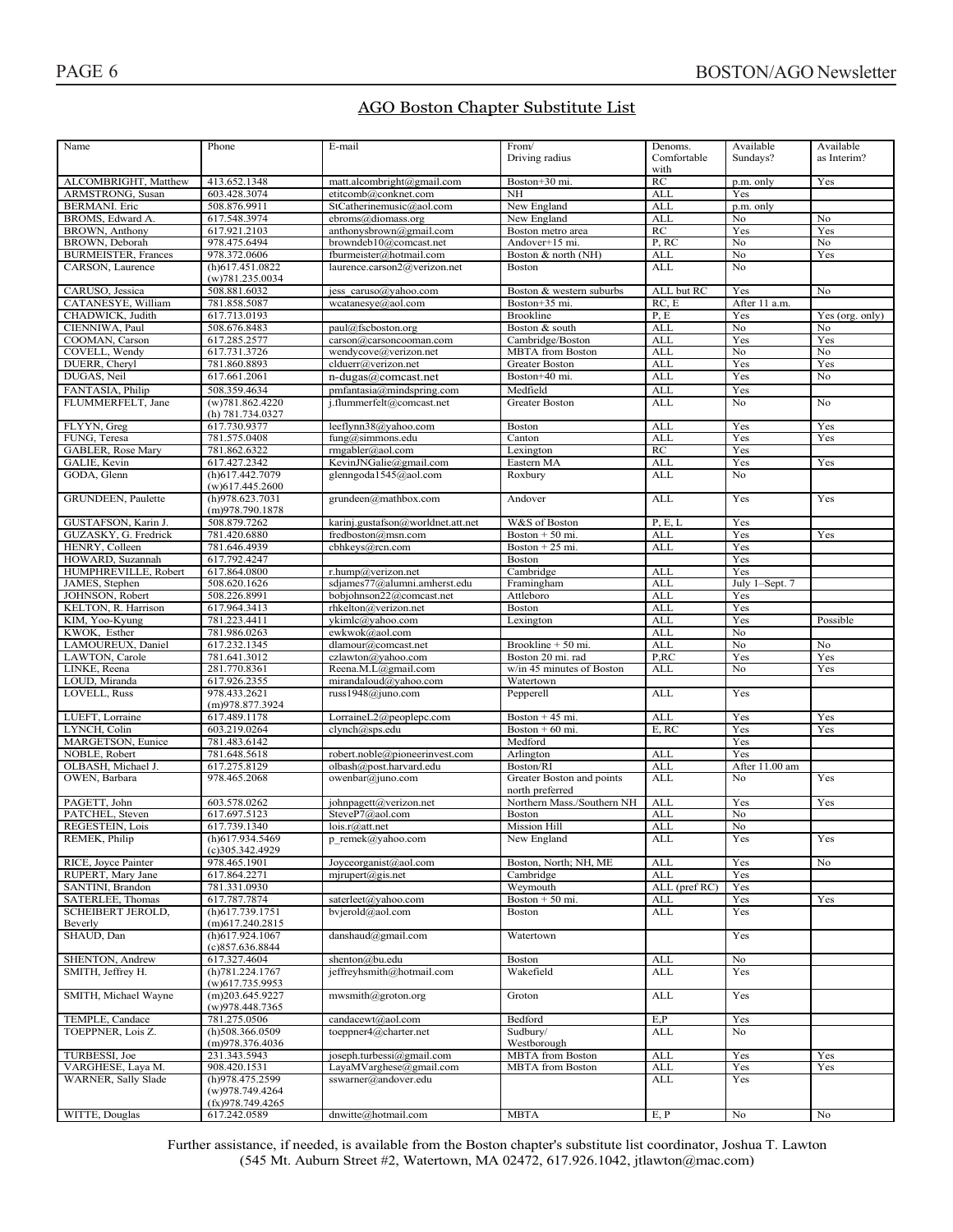### **PLACEMENT MAY, 2008**

The date in brackets following a church's name shows when the church first requested a listing. Salary is income paid by the church. Services such as funerals (fn) and weddings (wd) with additional fees are estimated as shown.

#### **ORGANIST/CHOIR DIRECTOR**

| Denomination Hours |           | Location        | Name of Church                           | Organ             | Salary     | Est. Add'l Comp     |
|--------------------|-----------|-----------------|------------------------------------------|-------------------|------------|---------------------|
| Episcopal          | 30        | Exeter, NH      | Christ Church [01/08]                    | Lively-Fulcher    | $32,000 -$ | $5-7$ fn/ $3-$      |
|                    |           |                 |                                          |                   | 45,000     | 4/wd                |
| Episcopal          | $20 - 25$ | Plymouth, MA    | Christ Church [12/07]                    | Estey             | 22,500-    | $20$ fn/6 wd        |
|                    |           |                 |                                          |                   | 28,000     |                     |
| Episcopal          | 10        | Auburndale, MA  | Parish of the Messiah [4/08]             | Olson             | 12,500     | $1$ fn/ $1$ wd      |
| Episcopal          | 10        | Marshfield, MA  | Trinity Episcopal Church [7/07]          | Allen             | 9-10.500   | $0-4$ fn/ $0-4$     |
|                    |           |                 |                                          |                   |            | wd                  |
| UU                 | 10        | Mendon &        | Unitarian Congregation of Mendon and     | $(1)$ Lawes       | $$7.000-$  | $4$ fn/wd           |
|                    |           | Uxbridge, MA    | Uxbridge $[05/08]$                       | (2) Hook/Hastings | 10,000     |                     |
| <b>UCC</b>         | $10-15$   | North Falmouth, | North Falmouth Congregational Church     | Allen             | 13,500-    | $3-5$ fn/ $3-5$     |
|                    |           | МA              | $[3/08]$                                 |                   | 15,000     | wd                  |
| <b>UCC</b>         | 10        | Norton, MA      | Trinitarian Congregational Church [6/07] | Simmons-          | 8,700      | $8 \text{ fh/6}$ wd |
|                    |           |                 |                                          | Holbrook          |            |                     |
| <b>UCC</b>         | 3         | Cohasset, MA    | Beechwood Congregational Church [5/07]   | Rodgers           | 7,800      | $10$ fn/wd          |
| Methodist          | 40        | Worcester, MA   | Wesley United Methodist Church [05/08]   | E.M. Skinner      | \$45,000-  | $4$ fn/4 wd         |
|                    |           |                 |                                          |                   | 53,000     |                     |

#### **ORGANIST ONLY**

| Unitarian Univ. | $8 - 10$ | W.<br>Newton, MA | First Unitarian Society in Newton | Hook & Hastings | 10.000    | $\frac{9 \text{ ft}}{6 \text{ wd}}$ |
|-----------------|----------|------------------|-----------------------------------|-----------------|-----------|-------------------------------------|
|                 |          |                  | 12/07                             |                 | 10 months |                                     |
| Unitarian Univ. |          | Boston, MA       | Arlington Street Church [12/07]   | Aeolian-Skinner | 13.000    | $9 \text{ ft}$ /8-12 wd             |

#### **DIRECTOR ONLY**

| ∽<br>Episcopal<br> | 10 | $\sim$<br>hestnut: | (09/07)<br>.hurch<br>the<br>Redeemer<br>∖ot | Noack | .000<br>$\sim$<br>(Sept- | N<br>N/A |
|--------------------|----|--------------------|---------------------------------------------|-------|--------------------------|----------|
|                    |    | Hill.<br>MA        | - 1<br>Director only<br>Choir<br>r outh     |       | May                      |          |

Please also see postings at www.bostonago.com for contact information regarding these openings. Some churches here may no longer be receiving names but have not notified placement.

The following positions have been filled:

Christ the King Lutheran Church, Holliston, MA; Church of the Epiphany, Rumford, RI; Calvary Episcopal Church, Danvers, MA

**LISTING YOUR CHURCH ON THIS PAGE** Contact Janet Hunt, Placement Coordinator, at janet.hunt@sjs.edu.

### **Broadcast Schedule Spring 2008**

#### WCRB (99.5 fm) and streaming on internet **www.wcrb.com** Sundays 7:00am -7:25am CELEBRATING 49th YEAR OF BROADCASTING ON WCRB

|                  | Martin Steinmetz, Executive Producer and Technical Director | Rob Stuart Vail, Announcer  |                                                                                   |
|------------------|-------------------------------------------------------------|-----------------------------|-----------------------------------------------------------------------------------|
| <b>Broadcast</b> | Performer                                                   | Location                    | <b>Music</b>                                                                      |
| Date             |                                                             |                             |                                                                                   |
| May 4            | Christa Rakich                                              | Old West Church, Boston     | 5 Leipzig Chorales, Bach                                                          |
| May 11           | James D. Christie                                           | <b>Holy Cross College</b>   | Music of Buxtehude                                                                |
| May $18$         | Glen Kime                                                   | Trinity Church, Haverhill   | Offertoire, Raison; Tiento, Bruna; March,<br>Guilmant                             |
| May $25$         | Thomas Murray                                               | Christ Church,<br>Cambridge | Allegretto, Dupre; Severn Suite, Elgar                                            |
| June 1           | Clive Driskill-Smith                                        | First Baptist, Beverly      | Transports of Joy, Messiaen; Benedictus, Reger;<br>Prelude & Fugue on BACH, Liszt |